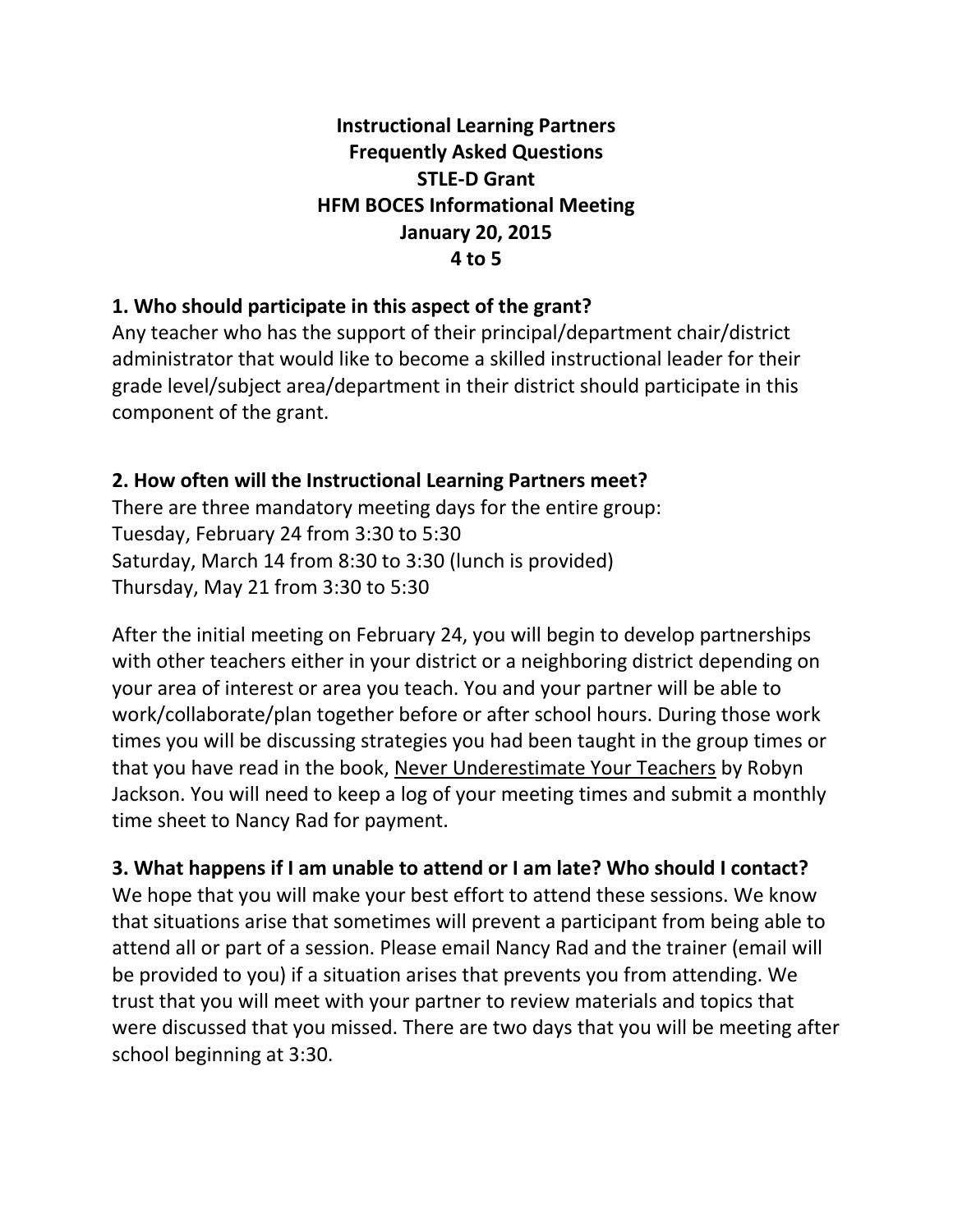# **4. What if my partner and I would like to learn more about a specific strategy?**

Discuss your interest with Nancy Rad. She will work with the trainers to arrange to visit you in your home district. If there are a few others who share the same interest, we can arrange for a session to be held for this group after school.

# **5. Do we get paid for everything? How will payment work?**

You will be paid \$25 per hour for your participation in the three group classes for a total of 10 hours. You also will be paid for the hours you log and submit working with your partner before or after school hours at the same rate of \$25 per hour. You will be paid if you attend small group training or work with a consultant at your building beyond your school hours. The grant will pay you up to 30 hours of time beyond your regular work day.

# **6. How do I get paid?**

In order to be paid you must complete the state and federal W-2 forms and an I-9 form. You must present an ID when submitting your I-9 form (either a passport or your driver's license along with your Social Security Card). These documents will be entered into the Greater Amsterdam School District's employee payroll system. Amsterdam is the lead district for the STLE-D grant finances and generates all checks and payments. Each hour you work as an Instructional Learning Partner beyond your regular work day must be submitted to Nancy Rad on the Time Record Sheet.

# **7. What will I be learning?**

The primary themes are Data Driven Instruction, Depth of Knowledge, Unpacking the Standards, Differentiated Instruction and the Danielson Framework.

# **8. What happens after the training is over?**

Some of the ways (but not limited to these) you may be asked to use the training you received are as follows:

- You may be asked to run a professional development session for your district or another district in the consortium.
- You may be asked to work with new teachers in your district.
- You may serve as a resource to other teachers in your grade level, subject area or your department**.**
- You may run book circles/book studies in your district.
- You may be a peer evaluator within your district.